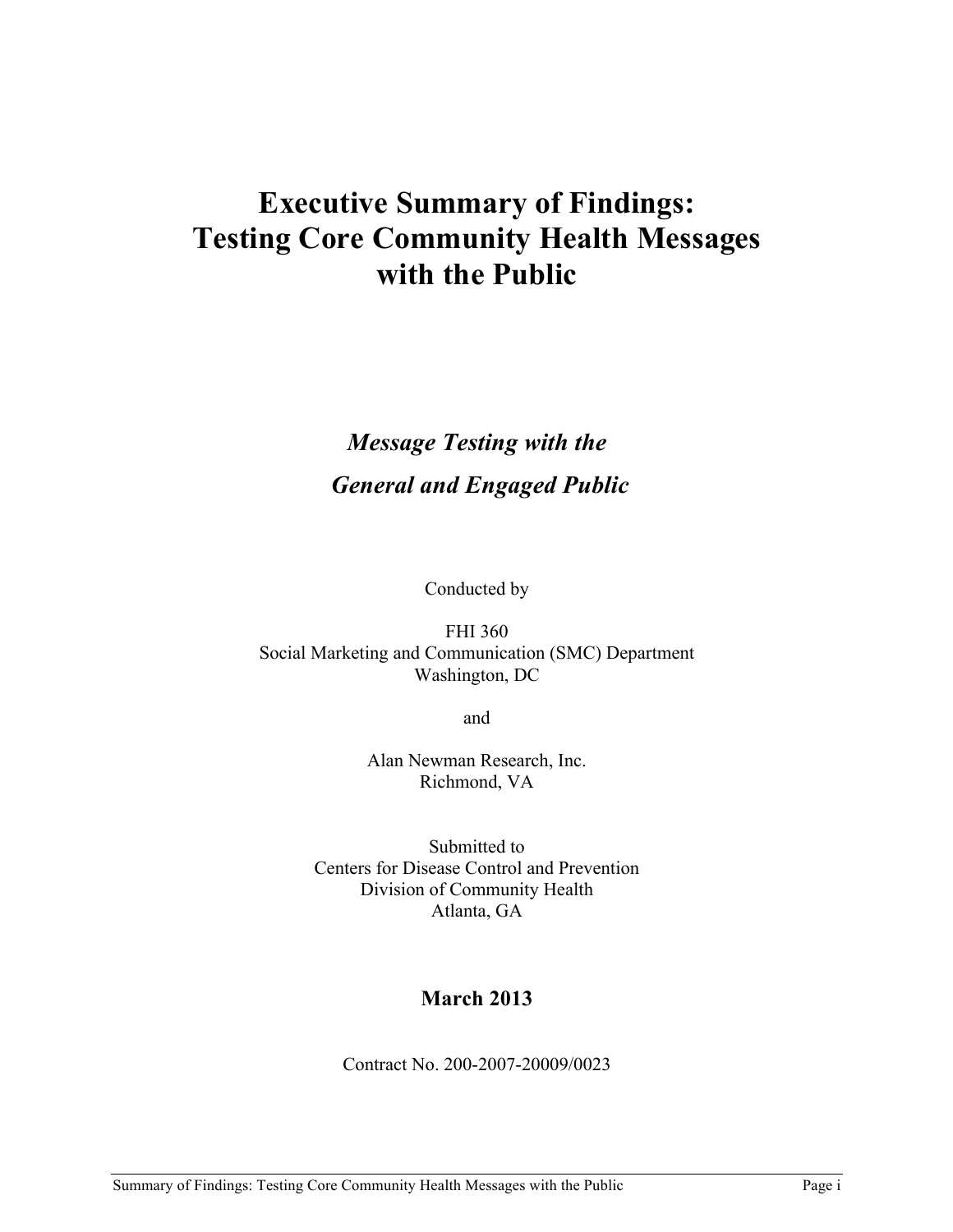#### **Background**

**EXECUTIVE SUMMARY** 

The Division of Community Health (DCH) at the Centers for Disease Control and Prevention (CDC) conducted message testing as part of formative evaluation efforts ("audience research") to better understand how to most effectively communicate with the public and interested stakeholders about community health and relevant issues. The message testing assessed the reactions and opinions of key audiences to messages that relate to the scope and objectives of the work of DCH and its programs. The findings will help inform current and future DCH-, partner-, and awardee-lead communication initiatives to increase resonance and understanding.

#### **Methodology**

A total of 12 triads or small discussion groups and 24 focus groups were conducted with the public between November 13, 2012 and December 12, 2012 in four regions across the United States (South, Northeast, Midwest, and West). These groups were conducted in compliance with the Paperwork Reduction Act. Specific markets included Fresno, CA, Middlesex County, MA, Jackson County, MO, and Cobb County, GA. These locations are awardee communities of DCH programs. Two hundred twenty-seven individuals—all between the ages of 25 and 65 years participated, including:

- *General Public:* 185 general public participants took part in 24 focus group segmented by race/ethnicity – i.e., non-Hispanic White/Caucasians, non-Hispanic African American/Blacks, and Hispanic/Latinos.
- *Engaged Public:* 42 engaged public participants, representing a mix of races/ethnicities, took part in 12 triads. The engaged public participants included individuals who had taken part in two or more community-related activities (i.e., served on a committee of some local organization, served as an officer of some club or organization, attended a public meeting on town or school affairs, wrote a letter to the paper, had written an article for a magazine or newspaper) in the past 12 months.

Participants' interpretation, understanding of, and reactions to multiple messaging concepts and ideas were explored, including:

- *Community*
- *Health equity*  • *Health disparities*
- *Community health*
- *Healthy communities*
- *Making healthy living easier and more affordable*

## **Highlights of Findings**

#### **Reactions to messaging and concepts**

• *Community* was defined in a number of ways—it was framed in terms of geographic proximity, personal groups/connections, and shared goals.

*the easy choice* 

- *Investing in communities*
- *Healthy living*
- *Environmental change(s) Community approach*
- *Making the healthy choice*  • *Where people live, work, learn, and play* 
	- *Healthy behaviors/healthy habits*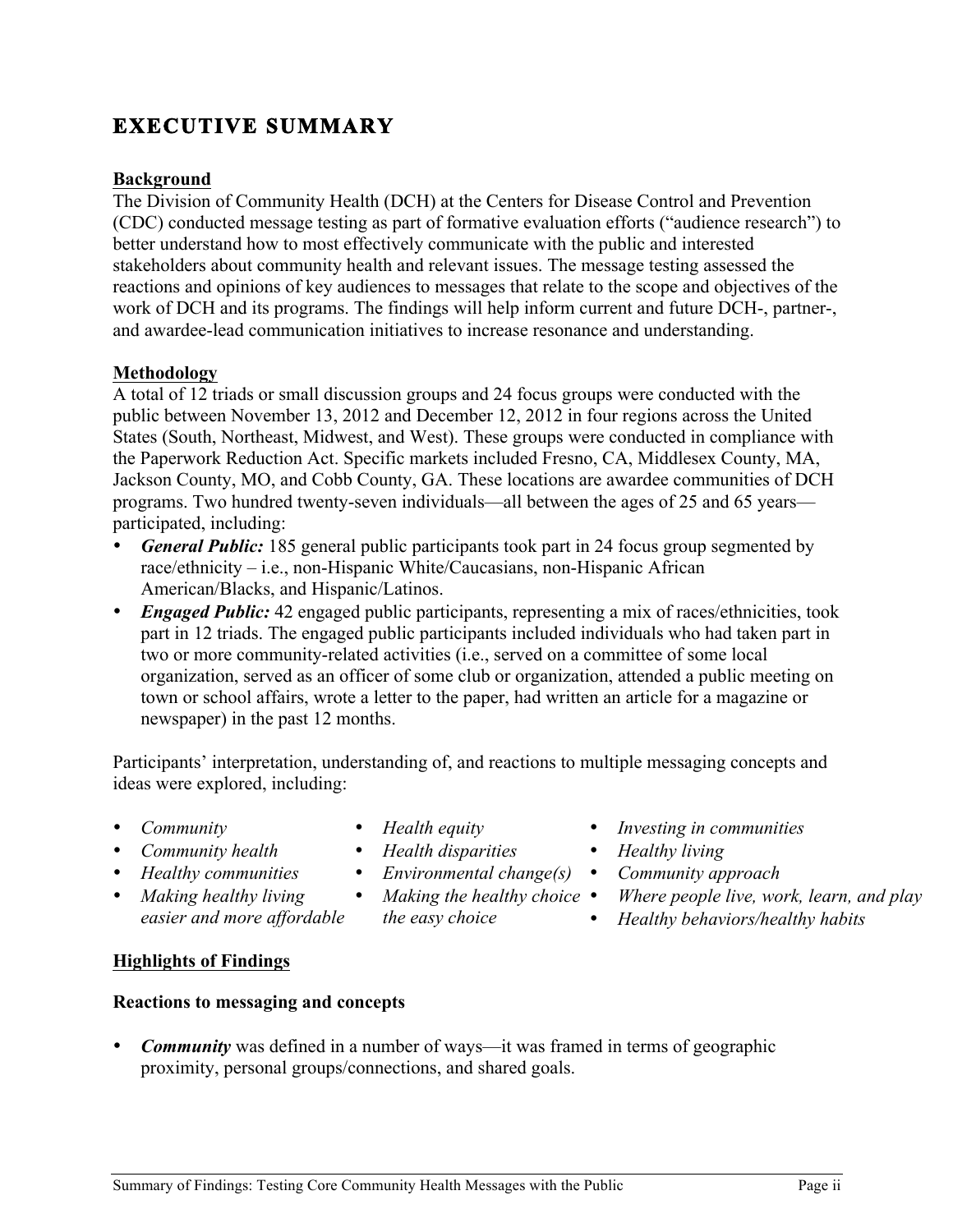- *Community health* was associated across groups with low-income communities (e.g., "community health clinics" or "community health centers" in poor and typically minority neighborhoods). It was also often associated with medical care, health education efforts, or health-oriented programs provided in communities (e.g., blood drives, flu shot clinics).
- *Healthy community* was described as a community that, for example, has good physical health and mental health, is safe and well-policed, and is close-knit. To a much lesser extent it was described as one that included, for instance, infrastructure to support healthy behaviors, such as bike paths.
- *Healthy living* was described across groups as being characterized by good diet, exercise/fitness, mental health (e.g., emotional well-being, coping skills, free of stress), access to health care (including preventive care), and access to healthy foods (in grocery stores, via farmers markets).
- *Health disparities* as a term was widely misunderstood across groups. Most associated the term with economic disparities in access to health care. They did not typically associate it with groups having higher disease burden than others.
- *Health equity* was also widely misunderstood across groups. For example, some associated *health equity* with quality of care; a few associated it with universal health care efforts; while some associated *equity* in ways not related to health (e.g., home equity).
- *Investing in communities* was interpreted by most participants as referring to financial investments. Lack of specificity and details were cause for confusion and for suspicion about how funds for such investments would be used. In the absence of specifics, most guessed that *investments in communities* would include communication materials, educational campaigns, and/or community health services and facilities (e.g., clinics). They typically did not assume it would include investments focused on, for example, infrastructure improvements around healthy living.
- *Chronic disease* was a term that was familiar and well understood by the majority of participants across groups. Most viewed obesity as a "chronic disease," although some did not. Whether or not they viewed it as such, most saw obesity as preventable.
- *Environmental change* was interpreted by most as relating to the natural environment such as air quality, recycling, and "going green" efforts. Very few perceived the term as it was intended – as referring to changing the environment of an area by, for example, building sidewalks, bike trails, and running paths.
- *Healthy behaviors* was commonly associated across all groups with behaviors including diet and exercise, no smoking or recreational drug use, incorporating more activity into daily life (e.g., walk to the store), and getting regular preventive and medical care. When compared to *healthy habits,* participants' comments suggested that behavior is a more holistic term – it represents a broader set of actions and decisions than does the term habit. However, some expressed that *healthy behavior* sounded less ingrained and permanent than did *healthy habits* – which they saw as routine, almost unconscious activities.
- *Community approach* was seen as referring to social support and encouragement from an immediate group of friends or local people. More specifically, the phrase "*a community approach to healthy living can have farther-reaching effects than the efforts of individuals,"*  was primarily interpreted as meaning that when groups of people work toward a goal, this is more effective and motivational than when one person does so. They did not immediately think of things like getting schools in the community to make play areas available, or adding bike lanes to roadways. However, many were receptive to such ideas.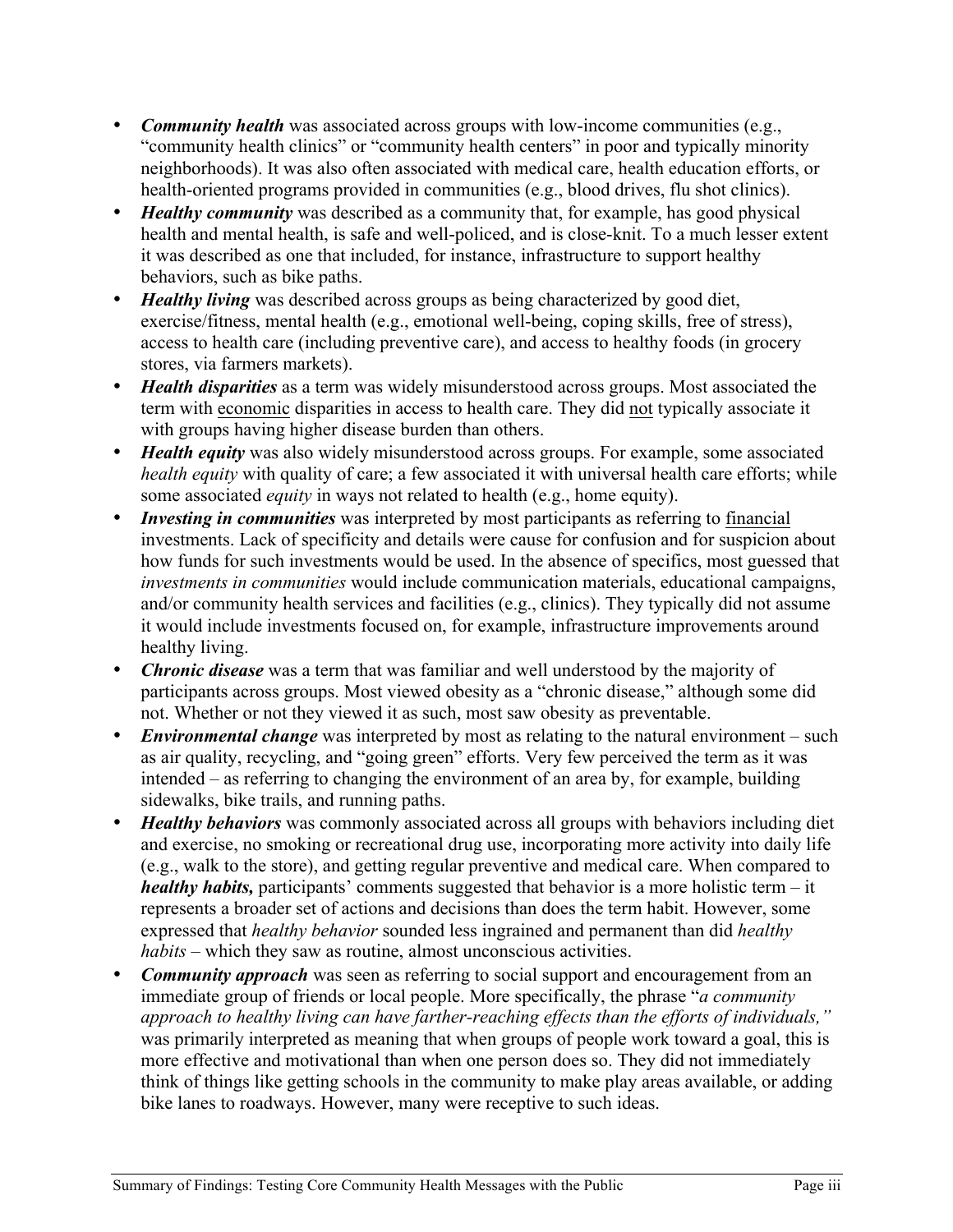- *Make the healthy choice the easy choice*Participants generally liked this phrase because it sounded memorable and "catchy." The concept of making healthier choices *easy* was appealing, compelling, and acknowledged that there are barriers to healthier living (i.e., that it is difficult). Participants were also receptive to this statement because it was representative of small, digestible steps to healthier living  $-e.g.,$  one choice at a time. Some participants appreciated a reference to *choice* because it acknowledged their power to make better decisions (or to not do so) and it was important to them that they always have personal choice regarding healthy lifestyle decisions. However, while the concept of making healthier choices *easy* was appealing, many were skeptical that it was an achievable goal. For some the term *choice* in the phrase suggested a government-sponsored program intended to influence their personal choices; most of these participants expressed their disagreement with this idea.
- *Making healthy living easier* Overall, many participants agreed with the premise that healthy living is not "easy" – because less healthy choices were more convenient, easier, more affordable, and more readily available. Some liked it because they perceived it as simple and holistic in tone. This phrase was appealing to some because it did not use the term *choice*— without the term *choice*, the phrase did not come across as an organization influencing (and possibly interfering with) personal choices.
- *Where people live, work, learn and play* was seen as an appropriate, accurate way to describe a person's environment.
- *Making healthy living easier and more affordable where people live, work, learn and play* – When added, the term *affordable* in this phrase was attention getting for many – affordability around health was a primary concern across groups.

### **Attitudes and perceptions related to the promotion of healthy living in communities**

- Participants were receptive to, and saw a need to make healthy living easier in their communities – particularly around diet and exercise.
- Barriers that participants consistently cited with respect to making healthy choices included: Higher cost of healthy foods, low cost and convenient access to unhealthy foods (e.g., chips at the corner store, the dollar menu at from a fast food outlet) no/limited access to healthier food options (e.g., in grocery stores, farm stands, etc.) in lower-income neighborhoods; time constraints in households where both or a single parent (no partner) are working; desire for speed and convenience among busy working people and families; lack of domestic, cooking, and parenting skills; unsafe neighborhoods and outdoor spaces in the community (e.g., high crime incidence, poor lighting, etc.); and unmet transportation needs that keep individuals from grocery stores, parks, etc. Cost and safety were two key barriers to exercise for many participants.
- Across groups, a number of participants associated organic foods from specialty grocers with healthy eating. Therefore, eating healthy seemed unattainable if individuals did not have access to or could not afford organic foods especially from large organic food grocery stores.
- Perceptions regarding ways in which healthy living could be made easier included: make healthy foods more affordable, educate people about physical and mental health, increase access to healthy lifestyle benefits through employers (e.g., subsidize gym memberships), and make it easier to get outside (e.g. better parks, more recreational opportunities).
- Across groups, participants interpreted the idea of *promoting healthy living* in one or more of the following ways: encouraging/supporting the idea through access to healthy living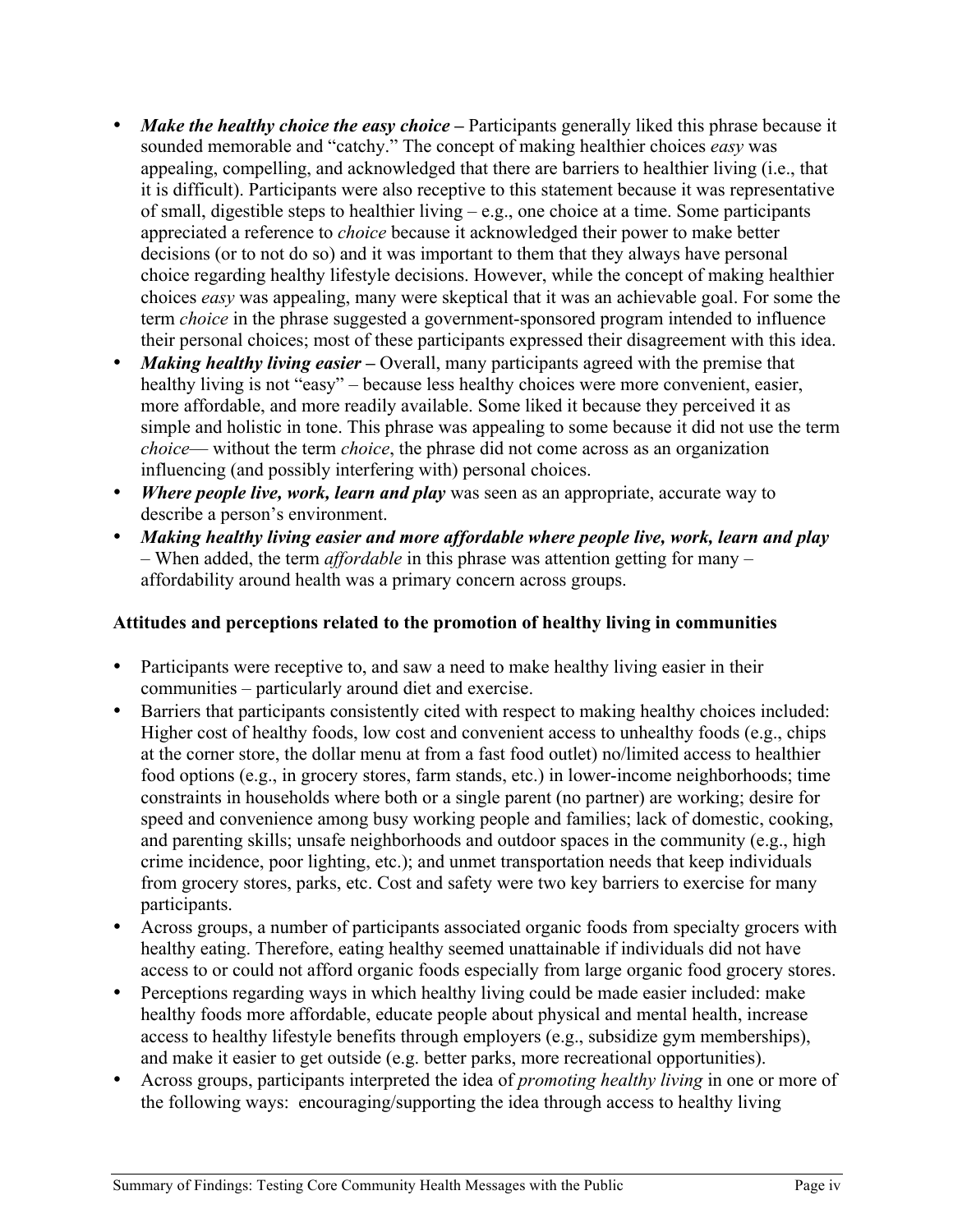choices, programs, community efforts, and in a few cases, infrastructure change; communication messages about healthy living, usually in the form of advertising (e.g., TV, radio, billboards, etc.); educating /teaching healthy living in the home, schools, and other community settings; and, individuals engaging in healthy behaviors. Overall, a majority saw "promoting" as referring to encouraging healthy living, but the impression of advertising and communication was strong.

- Attitudes about the role of the community versus the role of the individual in healthy living efforts varied. Overall, most participants seemed to consider that it was possible to have community/government leadership involved in healthy living efforts – especially larger-scale efforts such as creating bike paths – while still allowing for individual choice. However, there was sensitivity to the idea that a community or government could somehow interfere too much with individuals' decisions about whether or not to engage in healthier behaviors.
- Across all groups, there was skepticism about a local community's ability to actually mobilize and create change related to healthy living. To some, this seemed unrealistic given people's busy lives and the many barriers to healthy living that are present in modern life. There were questions about how any program could accomplish such a broad goal of *making healthy living easier*.
- Most participants were optimistic about the possibility of improving community health. They were, however, less optimistic about their own personal ability to impact community health— many said they would not know where to start.
- While the vast majority of participants had heard of the CDC, their primary perception going into the message testing was that this is an agency that responds to disease situations (e.g., outbreaks, new viruses, etc.). It was typically not seen as an organization focused on community education and outreach. Overall, participants seemed surprised that CDC would play a role at the local community level.

### **Highlights of Finding by Ethnic, Regional and Public Segments**

#### *Race/Ethnicity segments*

Non-Hispanic Caucasians, non-Hispanic African Americans, and Hispanics shared many of the same overall attitudes; however, some differences emerged by segment. For example:

- Non-Hispanic Caucasians and non-Hispanic African Americans were interested in, but also skeptical about the potential for success with community approaches to healthy living.
- Non-Hispanic Caucasians had the highest incidence of concerns about government overreach into personal decisions. Non-Hispanic African Americans were generally not as concerned about this issue – although a very few were. Hispanics rarely mentioned this issue.
- Non-Hispanic Caucasians were the most interested in/had the most questions about government spending and use of tax dollars for healthy living programs/efforts.
- Non-Hispanic African Americans and Hispanics described significant barriers to healthy living in their communities. As a segment, non-Hispanic African Americans were the most vocal and frustrated about around access to healthy living in their communities.
- Hispanics were the most enthusiastic about community efforts around healthy living compared to other segments – less overall cynicism than other segments.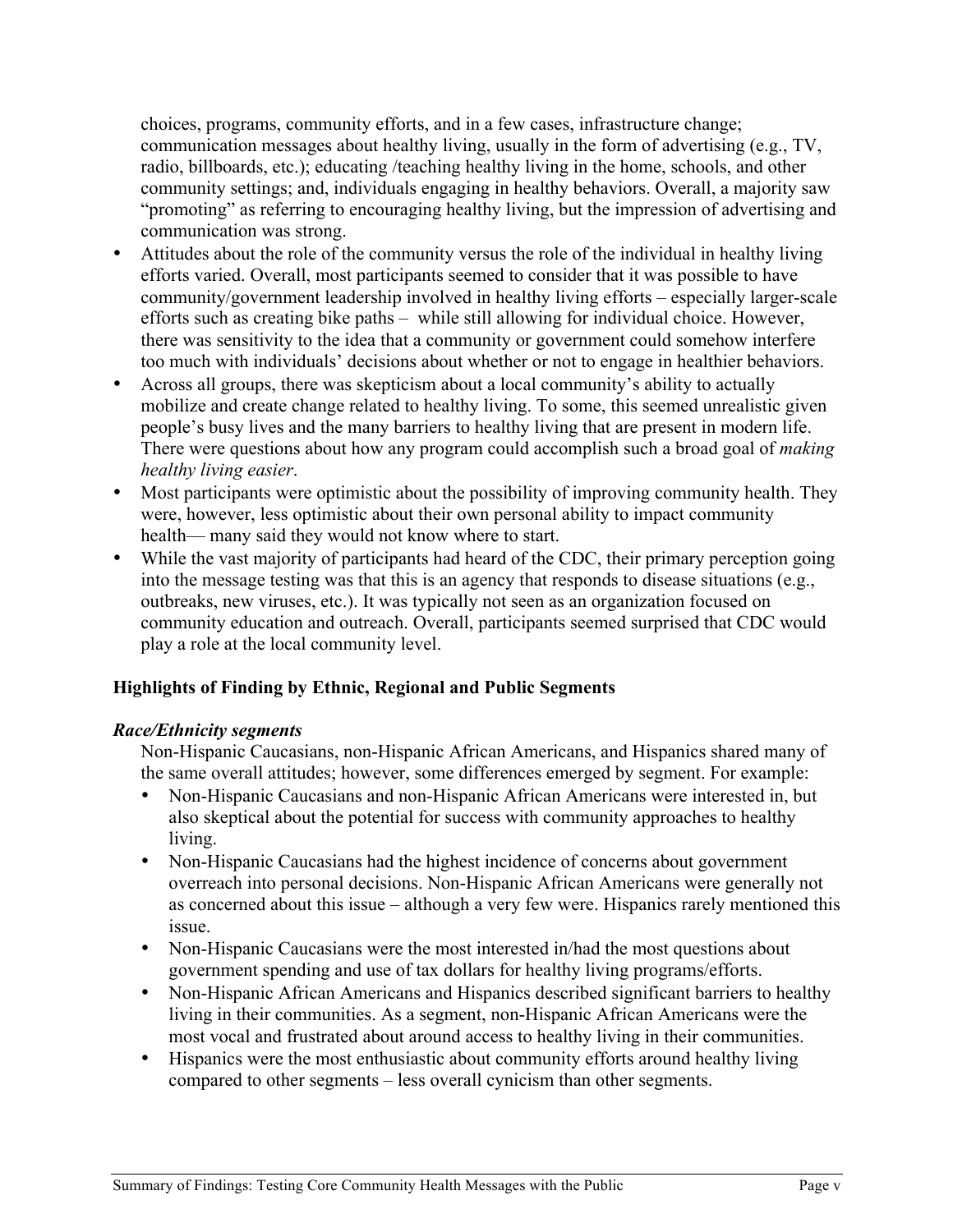#### *Regional segments*

- Concerns about government interference in personal choice and government spending was highest in Cobb County, Georgia, and Jackson County, Missouri.
- Middlesex County, Massachusetts, participants reported highest awareness of environmental change efforts in their communities, while awareness of these was limited in other markets.

#### *Public segments*

• Overall, there were not substantial differences between the Engaged Public segment and the general consumer segments. However, overall, the Engaged Public tended to mention administrative and governmental topics more frequently than did other groups.

#### **Conclusions and Recommendations**

- A number of concepts and messages tested were misinterpreted in ways that could affect understanding and acceptance of messaging related to the scope of DCH's programs and efforts. In general many of the concepts and phrases tested were not meaningful without additional context. Examples or details are required across the board to make communication more meaningful to public audiences.
- Participants across segments and markets shared similar reactions and attitudes with respect to the concepts and messaging tested, suggesting that it is possible to create some communication around healthy living with mass appeal and relevance. However, particular issues of concern emerged for specific segments and markets during message testing, suggesting opportunities for developing, tailoring, or adapting communication efforts in ways that may make them more likely to resonate with specific audiences.
- Participants' tendency to think first about health care and medical costs suggests this may be a potential distraction in terms of understanding, and acceptance, of messaging around healthy living in general. This should be a consideration in communication efforts.
- There is frustration among consumers, especially non-Hispanic African Americans and Hispanics. regarding barriers to healthy living,. The findings suggest a need to help consumers understand what kinds of solutions might be possible by, for example, including concrete, relatable examples of ways to remove barriers to healthy living.
- Affordability around healthy living emerged as a key issue for consumers, who perceive significant cost barriers to healthy living, especially to healthy foods and exercise opportunities. Communication could engage consumers by acknowledging the affordability barrier and then showing ways to surmount it and live healthier.
- The findings suggests that, in communication, it may be beneficial to position efforts to make healthy living easier and more affordable as ways to increase access to healthy living. An emphasis in the benefits of improved access is likely to have broad appeal and could defuse concerns raised by some participants about government interference.
- Consumers tend to think about healthy living around personal activities (e.g., joining a gym) or small group efforts on a very small scale (e.g., like walking groups in their neighborhoods). They also do not tend to connect the term *healthy communities* with environmental improvements, although the concept is compelling to most once they understand it. Messaging and other communication efforts to broaden consumers' views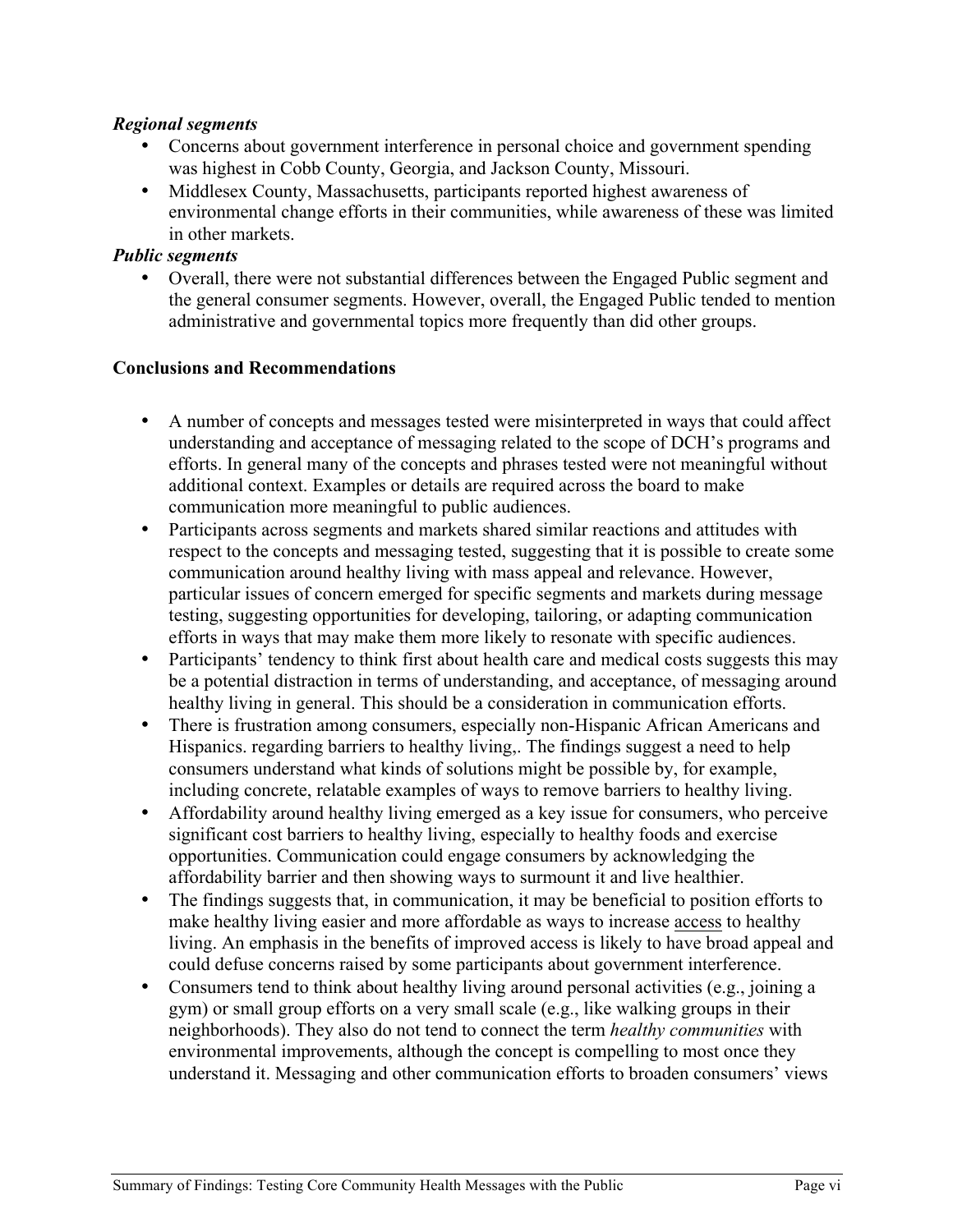and understanding of how community environments could be changed to support healthy living (i.e., the benefits of environmental improvements) are likely to be beneficial.

• Providing encouragement in messaging about individuals' ability to create change and providing specific examples of ways to get involved may be helpful in addressing limitations in consumers' self-efficacy with respect to their ability to individually affect change to promote healthy living in their communities.

### **Disclaimer**

This Executive Summary is supported by Contract No. 200-2007-20009/0023 with the Centers for Disease Control and Prevention. The findings and conclusion in this Executive Summary are those of the authors and do not necessarily represent the views or official position of the U.S. Department of Health and Human Services or the Centers for Disease Control and Prevention.